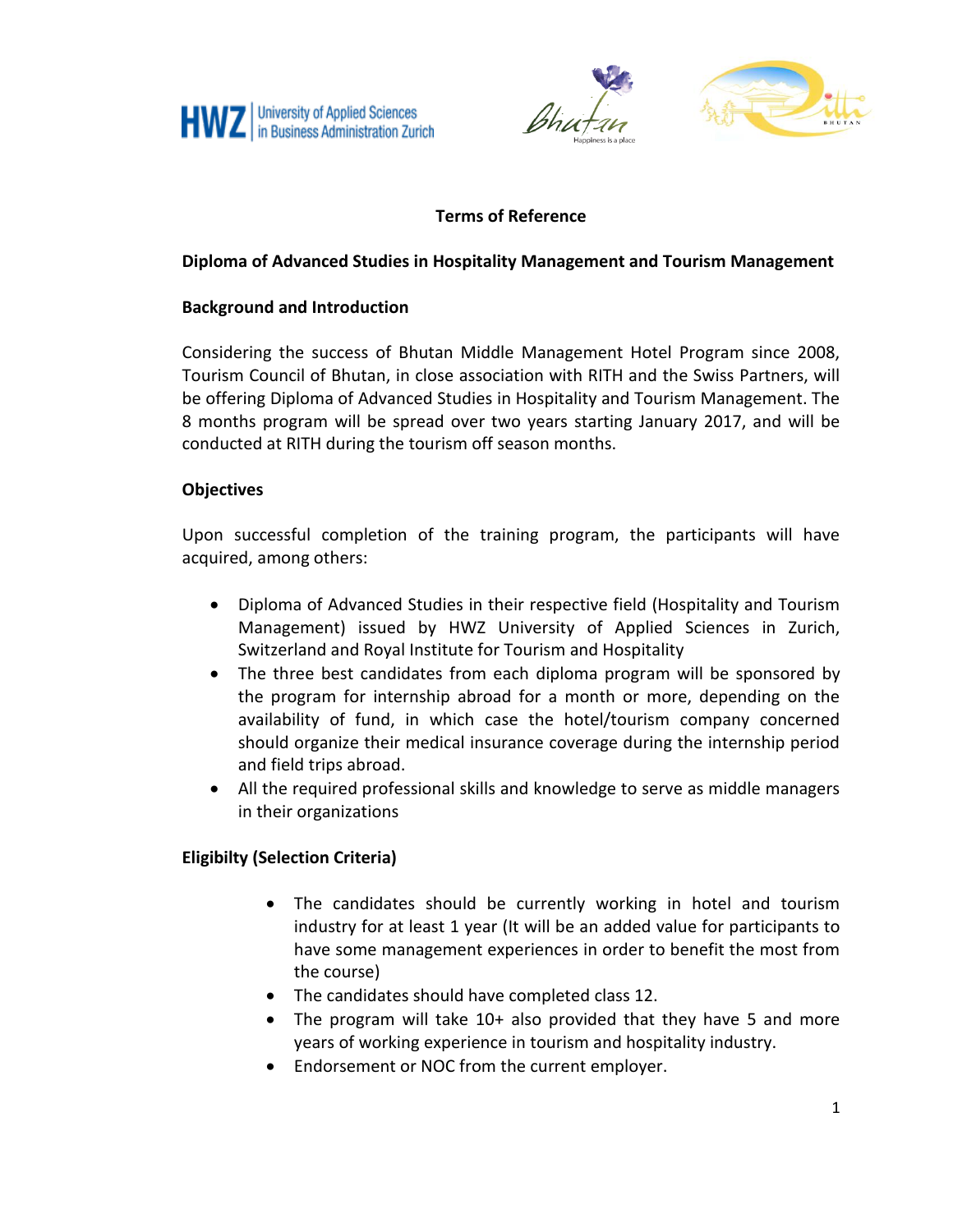





- The candidates applying for tourism management should be working in a tour company that has been actively operating for the past one year.
- The candidates should pass the General Admission test.
- The candidates should pass the English Language Proficiency Test.
- The candidates should pass the IT proficiency test.
- The candidates will have to attend a personal interview.

#### **Other conditions**

- In an event, any participant chooses to withdraw or discontinue the course in between for reasons unacceptable to the management, he or she will have to refund the entire trainees fees incurred on an individual. To that effect, each selected candidate will be required to sign an undertaking at the start of the course.
- The employers (hotels and tourism businesses) should have their own contract agreement with the candidates. In case the candidates leave their business during the course, it completely falls on them and not on the program.
- The employers (Hotel and Tour Operators) should bear the salary and travel allowances for their employees while they are attending the course.
- Candidates should have their own laptops.
- Each hotel and tourism business will get the opportunity to send maximum 3 candidates.
- The employers concerned will be asked to submit a report and feedback to the program during the participants 4 months' internship in their business in between two courses.
- The medical insurance coverage during the internship period and field trips abroad for the three best candidates from each diploma program will have to be organized by the hotel/tourism company concerned.

**No. of Candidates Intake**: 30 in Hospitality Management 15 n Tourism Management

## **Documents to be submitted at the time of application:**

- Duly filled Application Form
- $\bullet$  CV
- Recommendation Letter from Employers (Hotel / Tour Operators) for their candidature ship